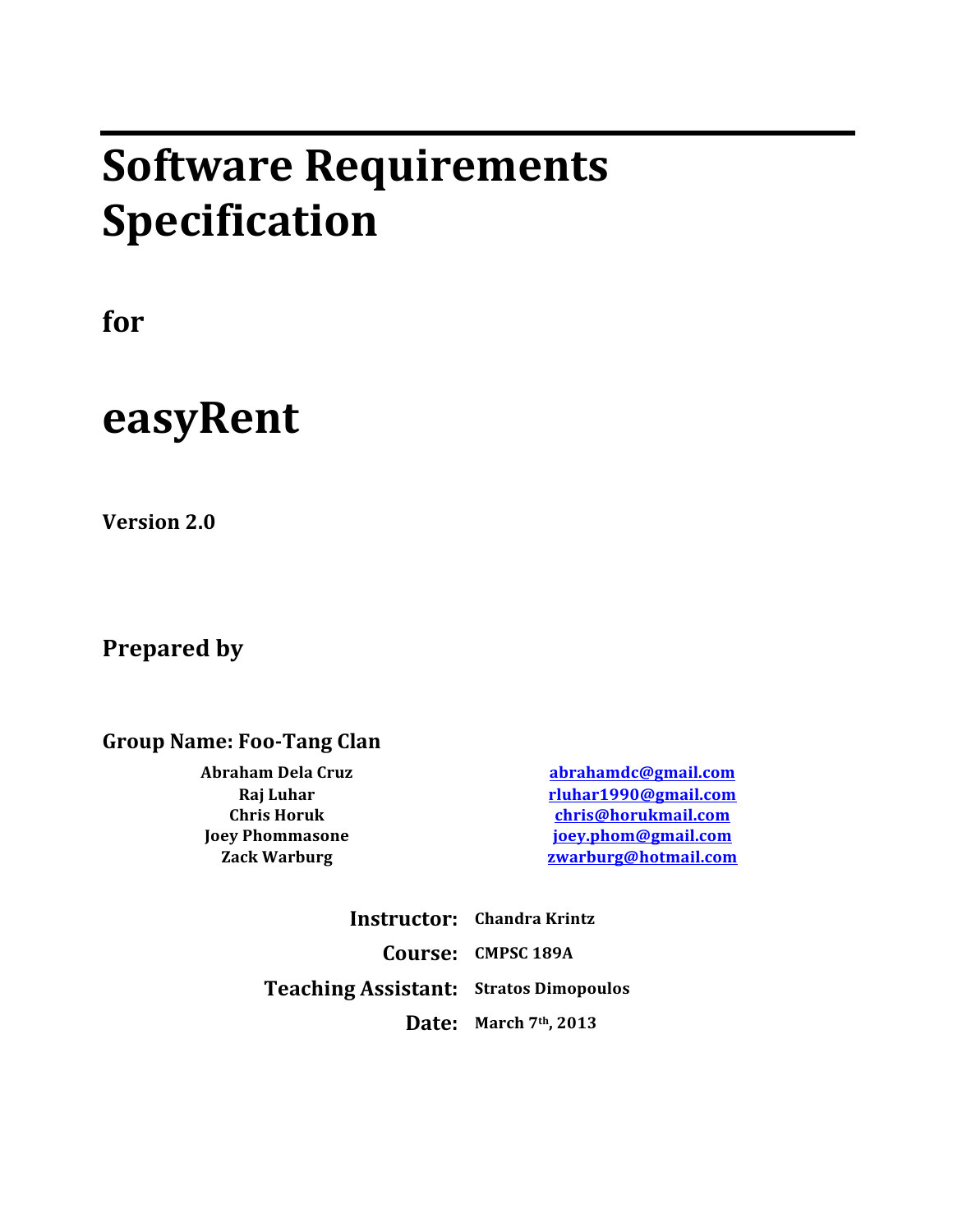# **Contents**

| $\blacktriangleleft$ |     |  |  |  |
|----------------------|-----|--|--|--|
|                      | 1.1 |  |  |  |
|                      | 1.2 |  |  |  |
|                      | 1.3 |  |  |  |
|                      | 14  |  |  |  |
|                      | 1.5 |  |  |  |
| $\mathbf{2}$         |     |  |  |  |
|                      | 2.1 |  |  |  |
| 3                    |     |  |  |  |
|                      | 3.1 |  |  |  |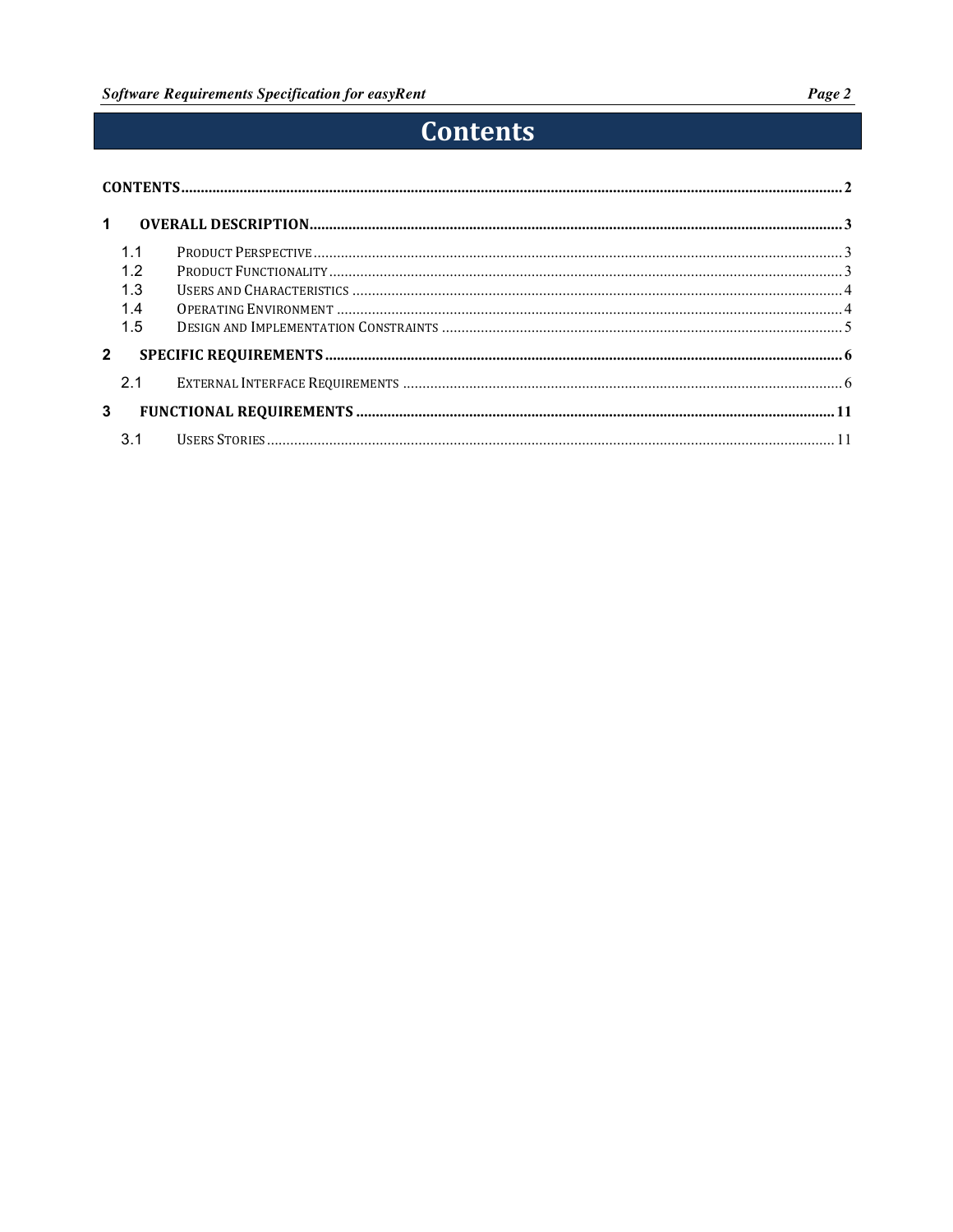# **1 Overall Description**

# **1.1 Product Perspective**

AppFolio currently has an existing software package, AppFolio Property Manager, which has been in use for over 5 years. This vertical software package already has a sizable market and is used by property managers for everything from tracking vacancies to accurate accounting. What this setup lacks, however, is a tenant portal that would allow residents of a property to communicate with their property managers and fellow tenants. This is where easyRent comes in. This application will leverage AppFolio's existing backend that has been used for years with their Property Manager application.

The easyRent app will add the necessary tenant-related information to the backend databases to allow it to accurately track each tenant. It will interface with AppFolio Property Manager and allow property managers to post information such as general messages to all tenants or messages specific to a certain unit. Likewise, tenants will be able to send messages to their property managers regarding rent payments and maintenance requests and even post messages for all tenants within their building to see.

The need for such an app is apparent: rent payments and maintenance requests are tasks that tenants must perform frequently and tenants do not generally have a simple way to perform them. By providing tenants with a mobile application that lets them handle these menial tasks in an efficient and centralized manner, their lives will be made easier and they will have to worry less about how they can contact their property manager.

# **1.2 Product Functionality**

- Accounts
	- $\circ$  Each tenant will have their own account
	- $\circ$  They will have the ability to login and out
	- $\circ$  Users will be able to retrieve/reset forgotten passwords.
- Paying rent
	- $\circ$  Users will be able to pay their rent through the app
	- $\circ$  Upon submitting payment, a confirmation number will be provided
	- $\circ$  Users will be able to review their payment history
	- $\circ$  Users will be able to schedule future, recurring payments
	- $\circ$  Roommates will be able to see who in their unit has/has not paid
	- $\circ$  Users will be able to see if they currently have an outstanding balance
- Maintenance request
	- $\circ$  Users will be able to submit a maintenance request through the app
	- $\circ$  A log will be kept of all previous maintenance request
	- $\circ$  This log will be shared by roommates so tenants can see if someone else in their unit has already submitted request for "this" issue
	- $\circ$  Users will have the ability to attach images to maintenance request
	- $\circ$  Users will be able to see a notification of any fees associated with the maintenance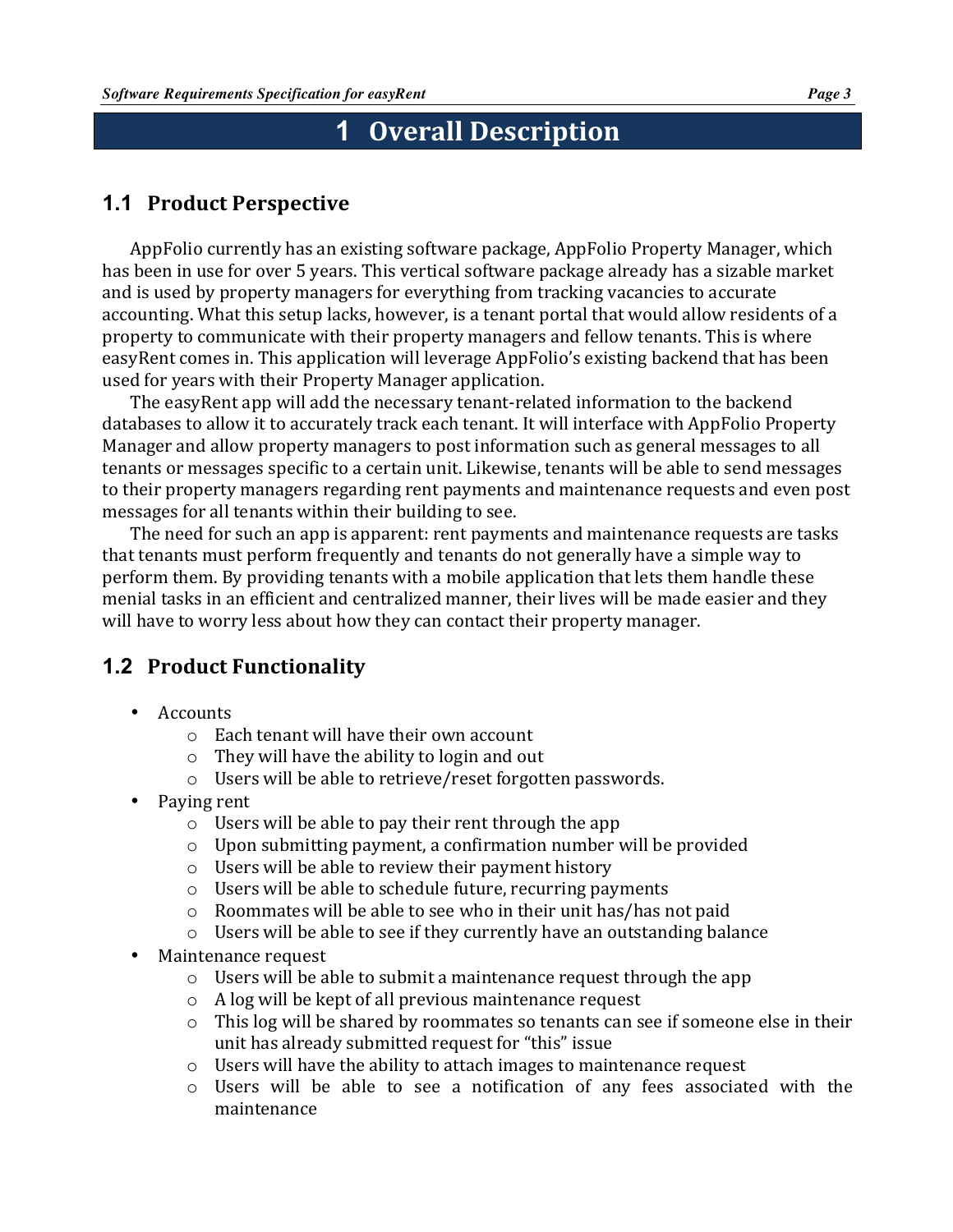- $\circ$  Finally, users will be able to see an ETA on when the issue will be resolved
- **Rent Reminders** 
	- $\circ$  Users will be able to sign up for reminders to pay rent
	- $\circ$  These reminders can be sent through the app, via text message or via e-mail
	- $\circ$  Can be set to occur multiple times (week before due, day before due, day of, etc.)
- Additional Features
	- $\circ$  Users will be able to send an email to their property manager through the app
	- $\circ$  Property managers will be able to send out a mass alert through the app. This will be used for things like "Water will be off for an hour tomorrow for maintenance".
	- $\circ$  A list of quick fixes will be provided on the maintenance page. A "Before you submit a request, have you tried..." type thing.

# **1.3 Users and Characteristics**

Users of easyRent will consist of rental tenants and their respective property management companies looking for a more efficient and faster way of communicating with each other. The focus of the application will be geared more towards a tenant's view of the system, e.g. communication on the property management's end will mostly use the existing AppFolio Property Management software, but the tenant will be able to see these notifications or messages in a centralized location from a smartphone or tablet via this web application. The tenant's level of access will be restricted to paying rent, making maintenance requests, and communicating with the property management via an email client.

# **1.4 Operating Environment**

The system is designed to function within a web browser and within an application on various mobile devices. To implement this cross-platform portability, the system will be built using HTML5, CSS3, and JavaScript rather than a native language of a particular platform. This also means that a web browser must be a able to support HTML5, CSS, and JavaScript to have the application running. This cross-platform portability should also come with device portability and scale to device specifications. The system should be able to detect the screen size of the device and optimize the interface for that specific screen size. An example of this is the use of SVG images that scale according to screen size. Ruby on rails and MySQL will be used to talk with the backend servers that store and deal with the data.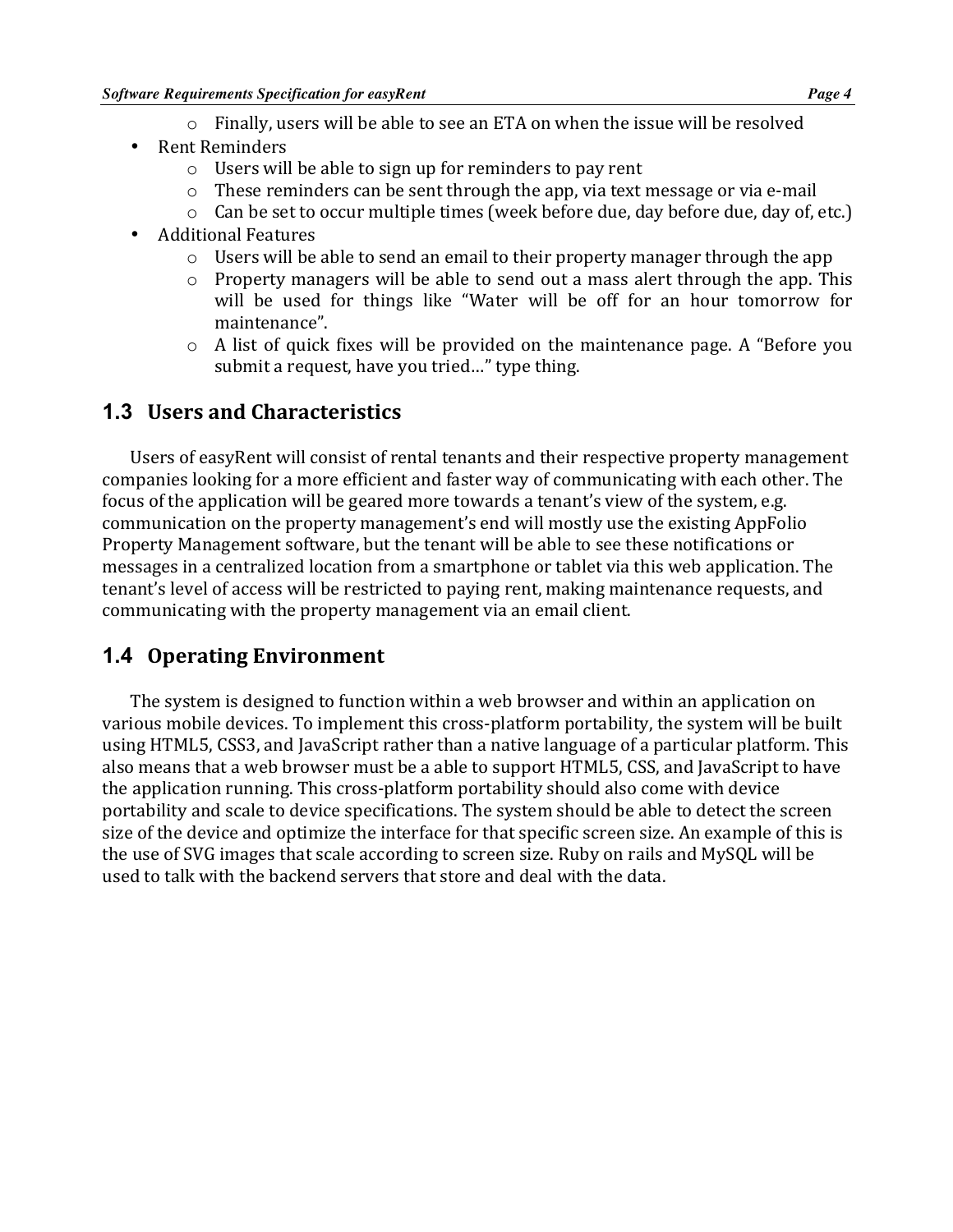### **1.5 Design and Implementation Constraints**

#### Security:

This application, easyRent, deals with private user information that would require greater levels of security to ensure proper safety standards. User information will include data; such as name, home address, phone number, and possibly credit card information, which require proper security protocols to prevent data from being compromised. The application must be able to safely protect each user's data without fault.

#### Privacy:

The target audience for this application includes tenants and property management whom will store information to the AppFolio databases. This creates the possible problem of information being breached by other users of the system. The application must have well developed security standards to ensure data from users do not unintentionally interact and cause problems for the system and its database.

#### Learning New Technologies:

With little background in most of the technologies used, easyRent must be developed using technologies unfamiliar to the team. Ruby on Rails, HTML5, CoffeeScript, Backbone.js, and MongoDB are the technologies used to create a secure and concrete product for release.

#### Monetary Transaction Handling:

Along with security, the product will be requesting user and property manager's bank information to allow for over the Internet payments. This is an issue because of the security behind handling third-party bank accounts. With credit card information a requirement to use this application, we will be working closely with AppFolio to guarantee our users' credit card information is secure.

#### Cross Platform implementation:

The easyRent app is targeted to be used with any media device. HTML5 is responsible for browser interfaces and the application will be native with both Android OS and iOS. To properly tailor to all operating systems would require translating the HTML5 interface to an efficient Android and iOS without losing any security and privacy requirements.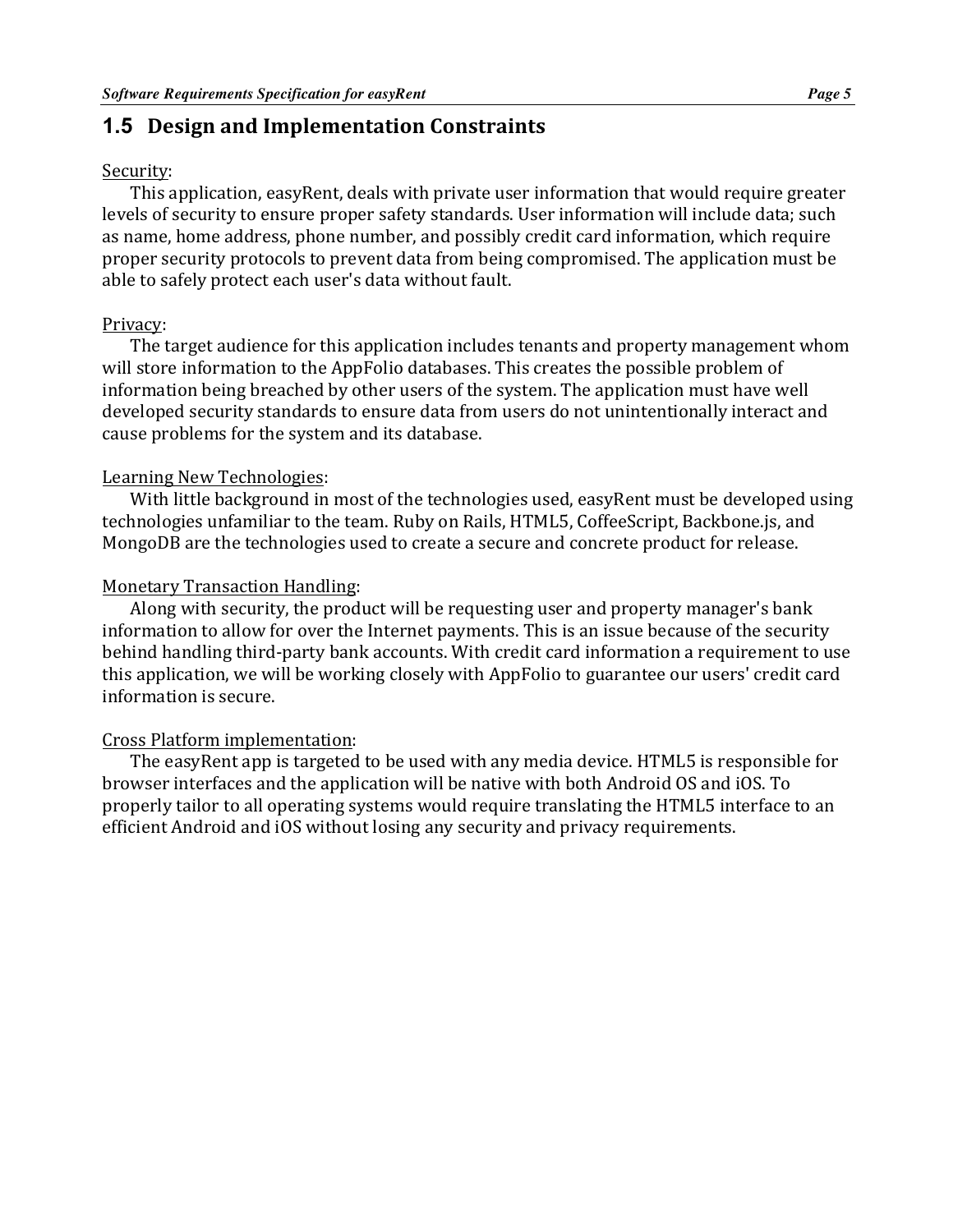# **2 Specific Requirements**

# **2.1 External Interface Requirements**

### **2.1.1 User Interfaces**

The easyRent app will have multiple user-facing views. The first set of views is for logging in to the app. These views consist of:

- Login -The login page will provide users with two separate fields to enter their username and password and a login button that will submit that information. The user will also have links for requesting an account, retrieving a lost password and unlocking their account.
- *Request Account* The request account page will allow the user to submit their email address and request an account be setup for them.
- *Reset Password* The reset password page will have users submit their email address in order to receive instructions on how to reset their password.
- *Unlock Account* The unlock account page will allow users to have unlock instructions be sent to their e-mail address

For the rest of the pages, a general template is assumed. The header for every page in the protected area of easyRent will display a button for the user to modify their general application settings and a back button that will take them back to the main page. From the main page, the user will be able to navigate to the following pages:

- *Pay Rent* The rent page will allow the user to submit a new payment. It will have inputs for the payment amount, the date on which to pay, the users name and the user's bank account information.
- *Payment History* The payment history page will display a log of all payments that have been made for a given unit. It will display not only the user's payments but those of his or her roommates as well.
- *Maintenance Request* The maintenance page will allow the user to submit a new maintenance request. This form will allow them to describe the issue and indicate whether maintenance personnel have permission to enter the complex.
- *Maintenance Log* The maintenance log will display a record of all past and current maintenance requests for the tenant's unit. It will also display the current status of each request as well as whom in the unit made the request.
- *Notifications* The notifications page will display a log of all notifications the user has received.
- *Contact* The contact page is a simple form that the user can use to contact their property manager.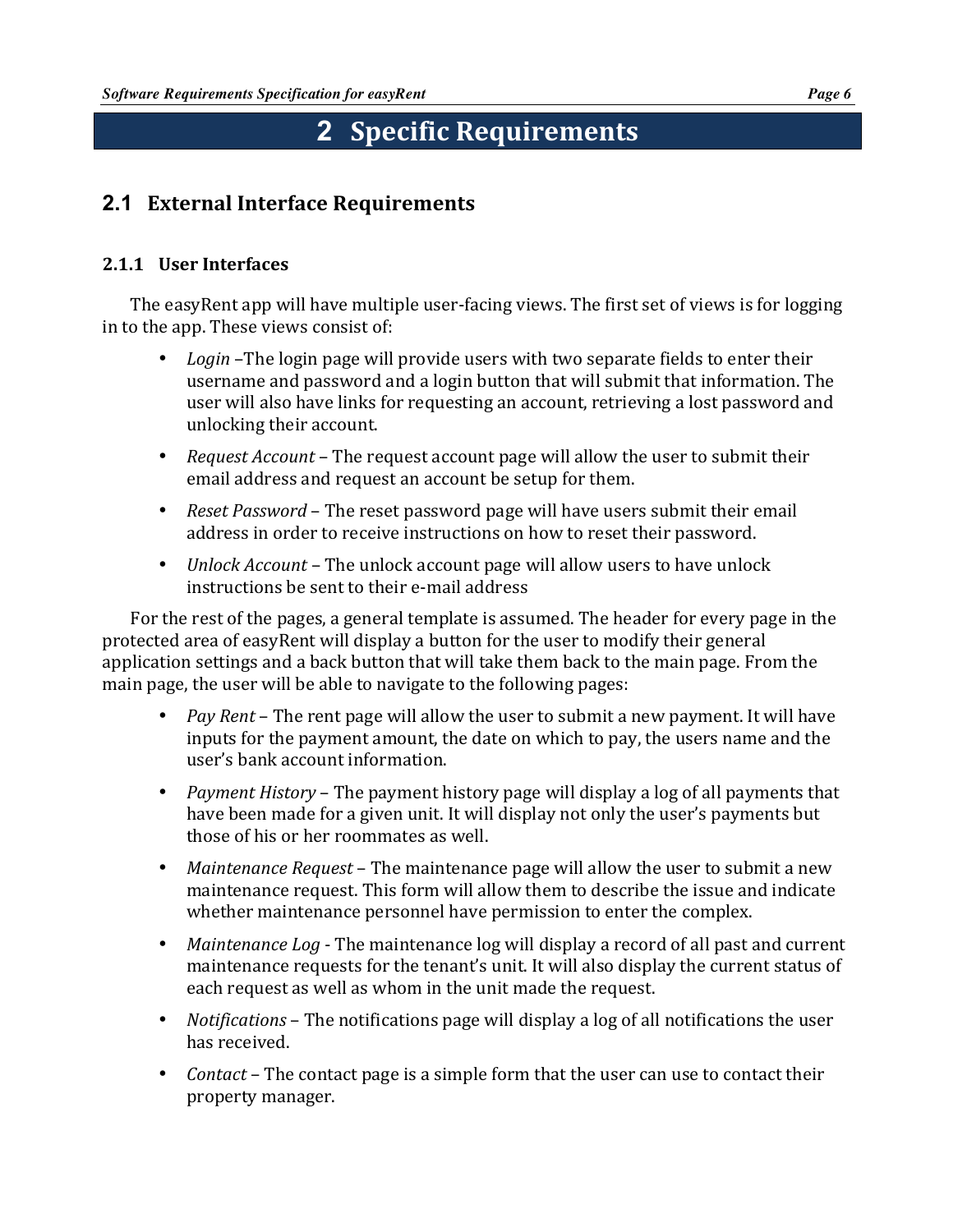- *Change Password* The password settings page will allow the user to change the password that they use to log in to the app.
- *Notification Settings* The notification settings page will allow the user to customize the types of alerts they receive and how they receive them

Each page in easyRent will have the same underlying style, with a carefully constructed color scheme and a layout that builds off of jQuery mobile. The app will also be tailored to the specific device OS. This means that both Android users and iOS users will see a UI that feels native to their device. These native style themes will also be supplied via jQuery mobile.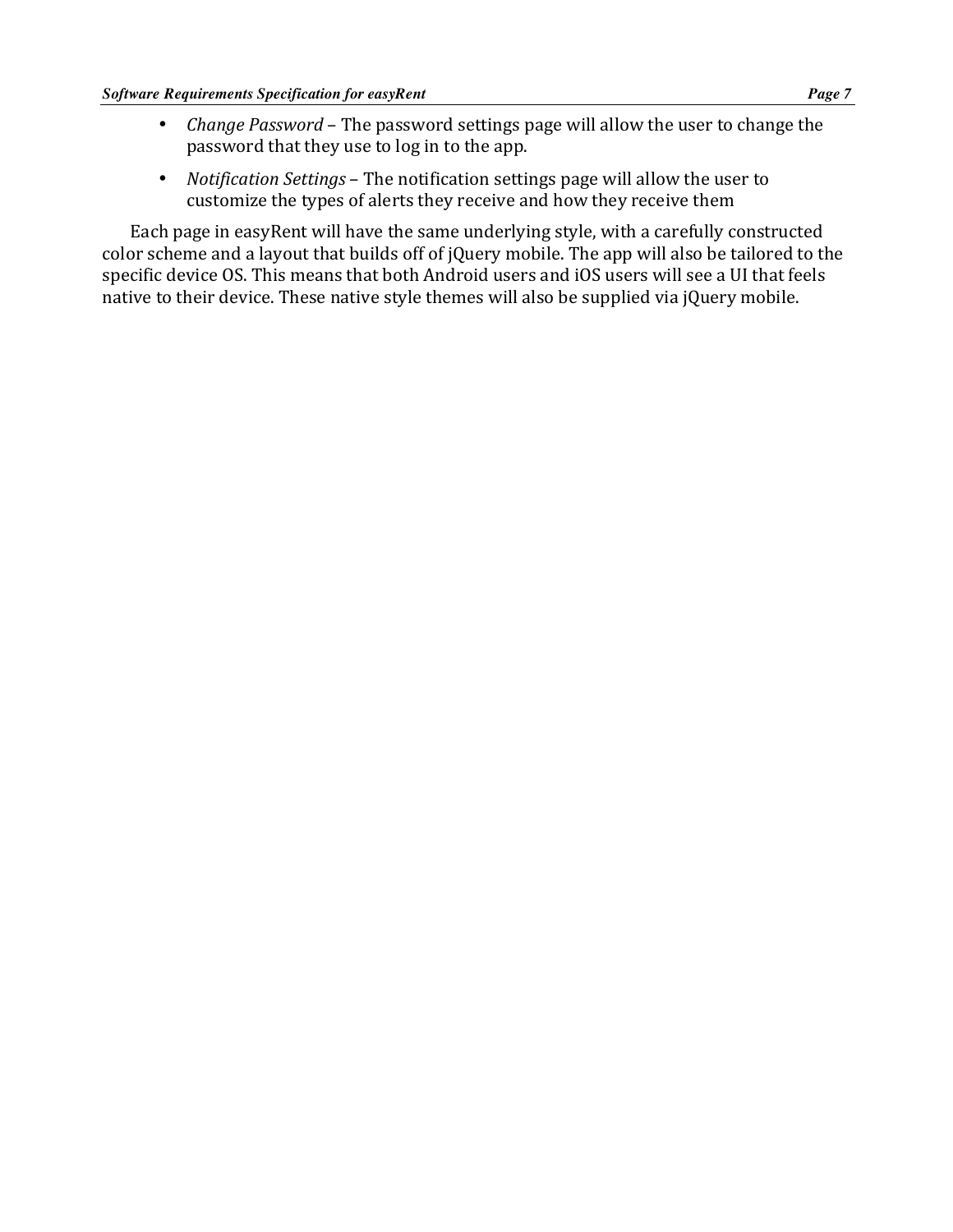



**Figure 1 - Home Page User Interface Figure 2 - Another view of the Home Page UI**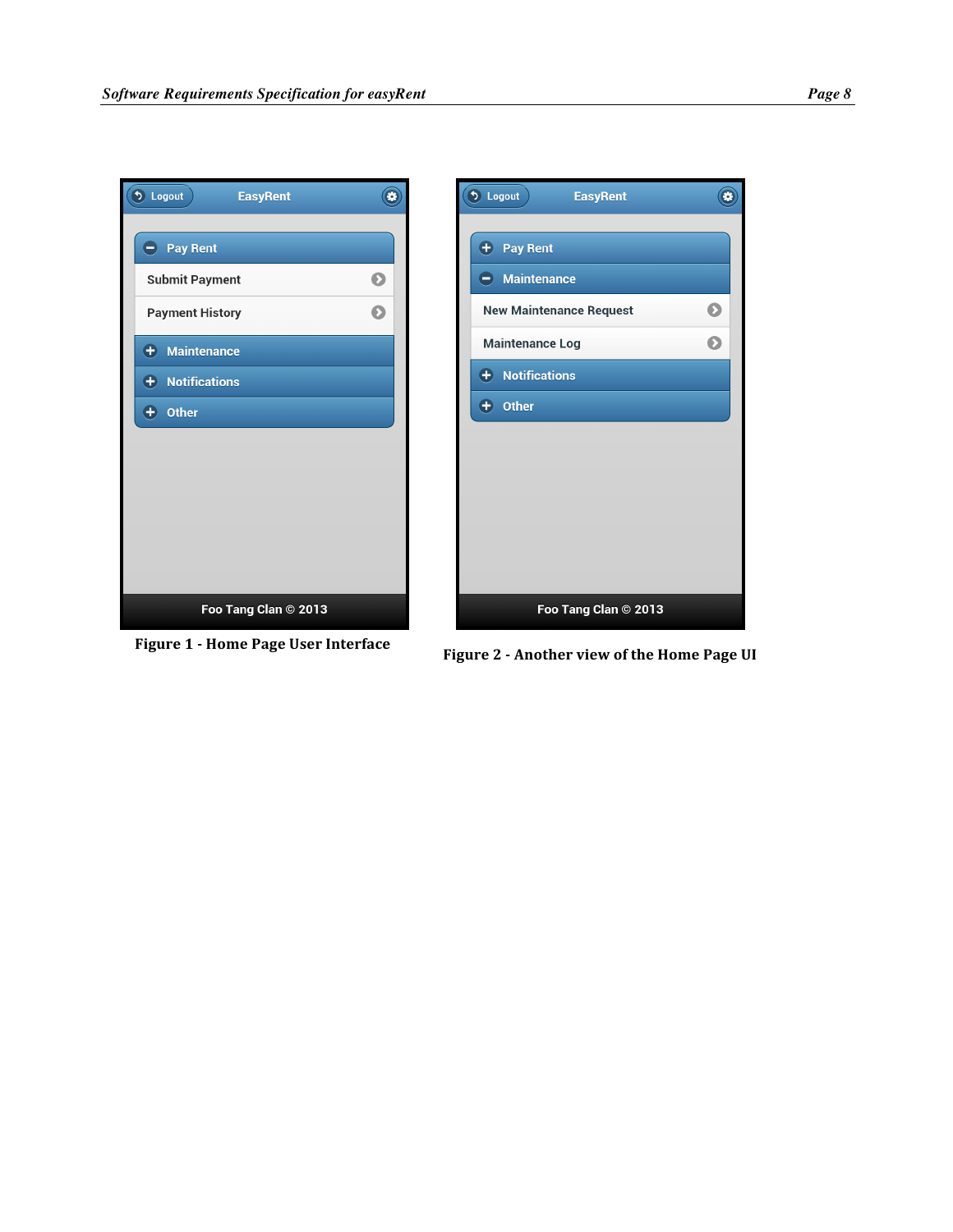#### *Software Requirements Specification for easyRent Page 9*

| <b>EasyRent</b>                                            | <b>Maintenence</b>                                                   |
|------------------------------------------------------------|----------------------------------------------------------------------|
| E-mail                                                     | Please describe the problem:<br>1000 characters or less please.      |
| password<br><b>Remember Me</b>                             | Do we have permission to enter your unit?<br><b>YES</b><br><b>NO</b> |
| Login<br>equest Account                                    | <b>Submit Request</b>                                                |
| orgot your password?<br>idn't receive unlock instructions? |                                                                      |
|                                                            |                                                                      |
|                                                            |                                                                      |
| Foo Tang Clan © 2013                                       | Foo Tang Clan © 2013                                                 |

 $\overline{B}$ E D

**Figure 3 - Login User Interface Figure 4 - Maintenance Request UI**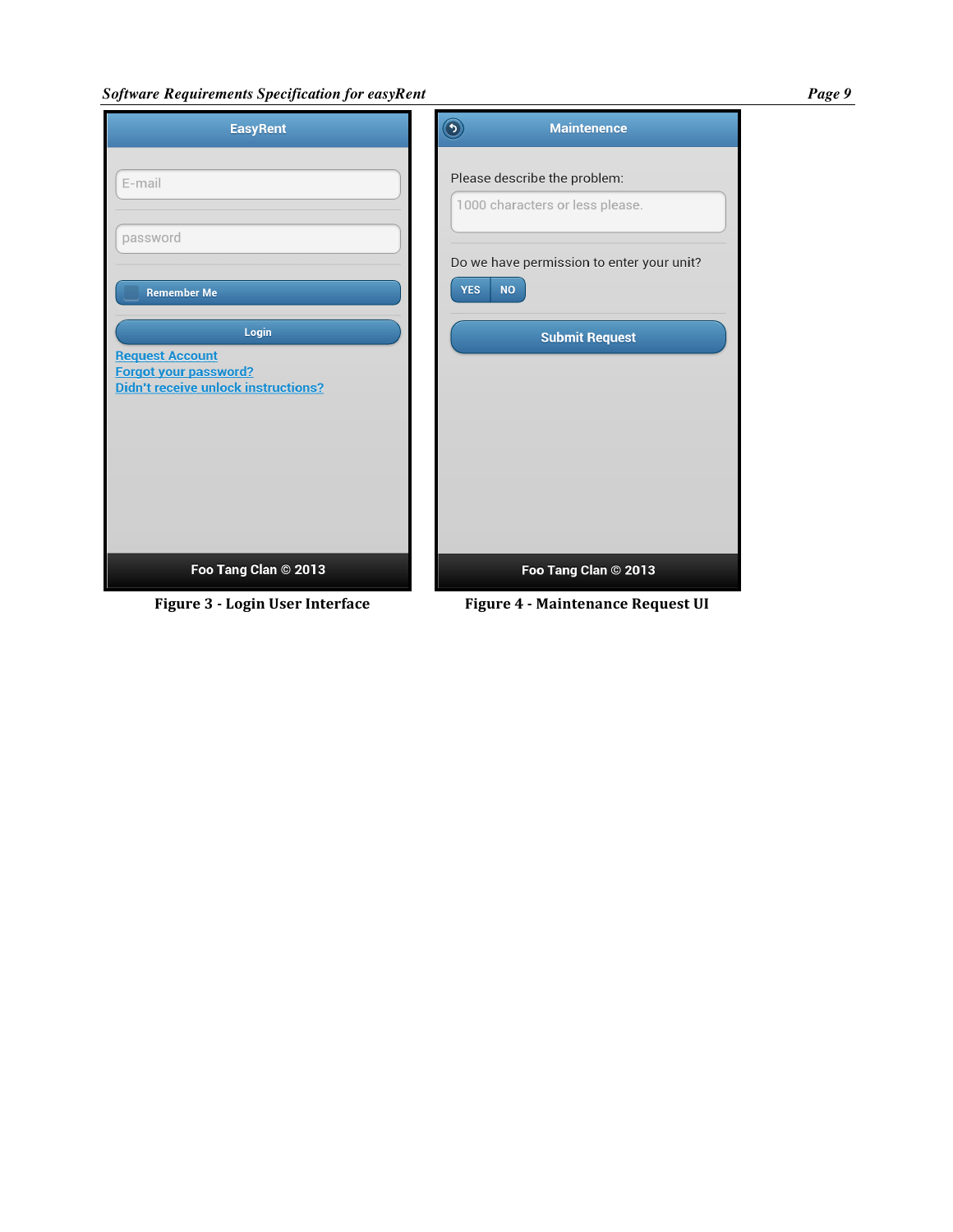#### **2.1.2 Hardware Interfaces**

In terms of hardware interfaces, the system should be able to function on any device with a working web browser that supports HTML5, CSS and JavaScript. We can abstract our system from directly communicating with the hardware and use the web browser as a means of communication to both the backend of the system, which is a centralized server/database, and to the device itself. The communication between the application and the backend servers will be done through Ruby on Rails. If the device is an iOS or Android mobile device, the application can be started through a respective native application.

#### **2.1.3 Software Interfaces**

The application will be cross-platform, as it is an HTML5 web app that will be able to be run from any mobile web browser. As far as native operating systems (iOS and Android) we will be making web containers using the Android SDK and Xcode to display the web application content as a "native" application. The application will communicate with AppFolio's backed servers using Ruby on Rails while data will be stored using MongoDB. Financial functions such as submitting rental payments will be executed using AppFolio's existing payment system, as to avoid any extra security violations. Communications between the tenant and property management will be based on email. Maintenance requests will be sent using a method existing in AppFolio's Property Manager in which they would be sent to the property manager's account and the requests could be seen by the property management in AppFolio's Property Manager Software.

#### **2.1.4 Communications Interfaces**

A user will be able to access the product through native applications or through the device's web browser. A login will be required to ensure only registered users may use the product as well as to protect their content; such as credit information. The login process will provide encrypted username and password information using AES, Advanced Encryption Standard. When logged in, the user is given the options to pay rent, make maintenance requests, and message any other inquiries to their property management. All options will be conveniently located on every page of the application's interface, and all completed requests will be logged and stored for individual users to create a history of transactions.

Communication from users and electronic forms on the site will be handled through HTML5 and payments through credit card information will be shall be securely handled by AppFolio's own backend tools. Payment data will be encrypted as well. When signing up, users will be asked to fill out electronic forms requesting their information as well as the information of their property management. Information will be stored in AppFolio's secure servers. To prevent incorrect information being stored from different devices, the product will only use the most recent change through all forms of access. Data will be transferred using UDP because the product is not "data-heavy" and will not require large amounts of bandwidth to transfer information.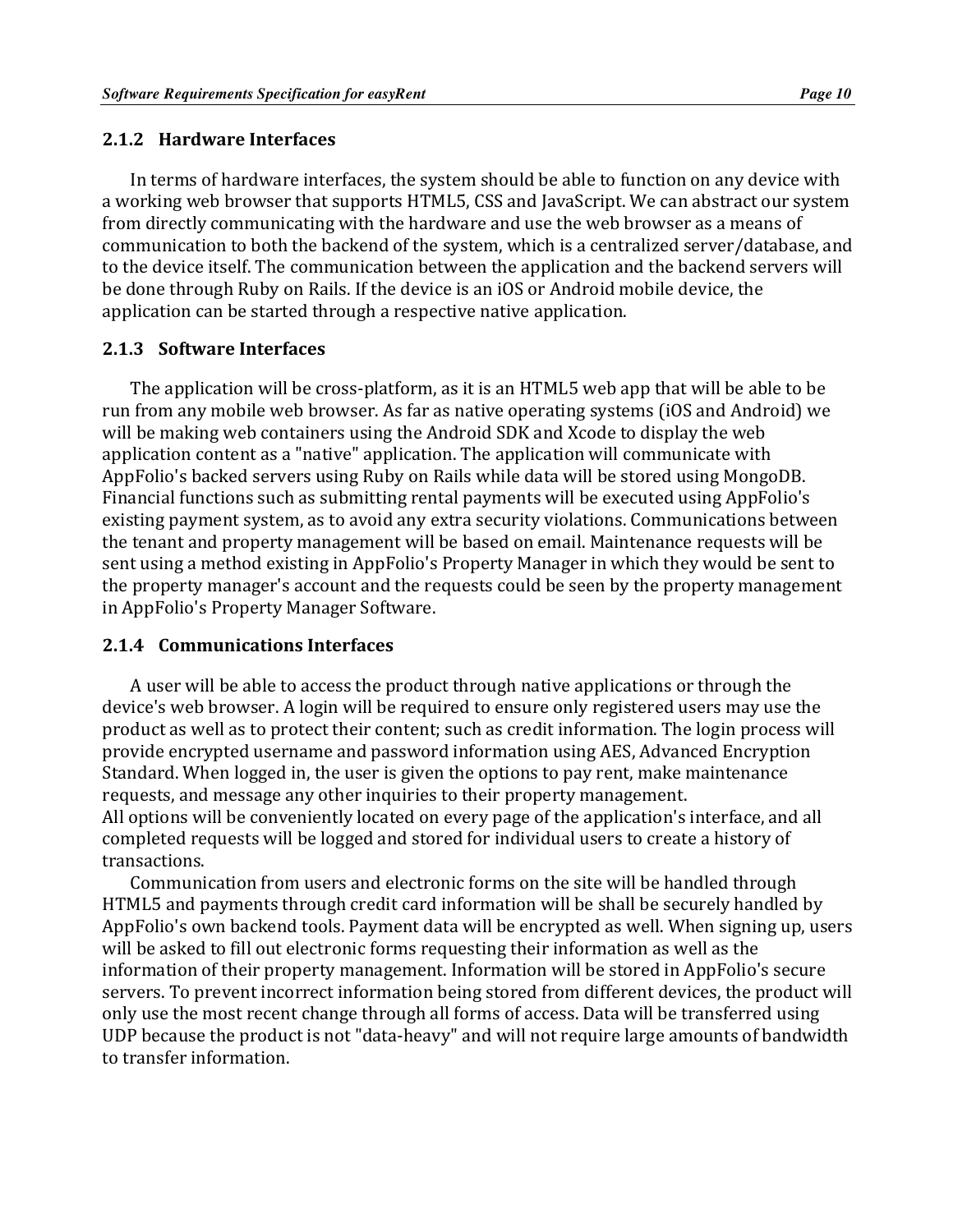# **3 Functional Requirements**

# **3.1 Users Stories**

#### **3.1.1** Login – As a tenant, I should be able to log in so that I can access all of the application's functionality.

#### Acceptance Test: Logging In

Given that the tenant has supplied a valid email address and the corresponding password associated with this email address, when they submit their login request then they should be presented with the protected features of easyRent.

#### **3.1.2** Registration – As a tenant, I should be able to register for an account so that I can log in and use easyRent's features.

#### Acceptance Test: Creating an Account

Given that a tenant is a member of a specific property management's list of clients, he or she will be able to create a login ID based on their email address as well as a password that will eventually be entered into the login page so that the tenant will be able to use the application features.

#### **3.1.3** Recover Password – As a tenant, I should be able to retrieve a forgotten password so **that I can access all of the application's functionality even if I forget my password.**

#### Acceptance Test: Retrieving a Lost Password

Given that the tenant has supplied a valid email address that is already associated with an easyRent account, when they submit their lost password retrieval request then an email containing a reset password link should be sent to the email address provided.

#### **3.1.4** Pay Rent – As a tenant, I should be able to pay rent online using the application so **that I can pay my rent anywhere I have an internet connection.**

#### Acceptance Test: Rent Payment

Given that a tenant has logged into their account and provides correct payment information, he or she should be able to pay rent and it will reflect in his balance.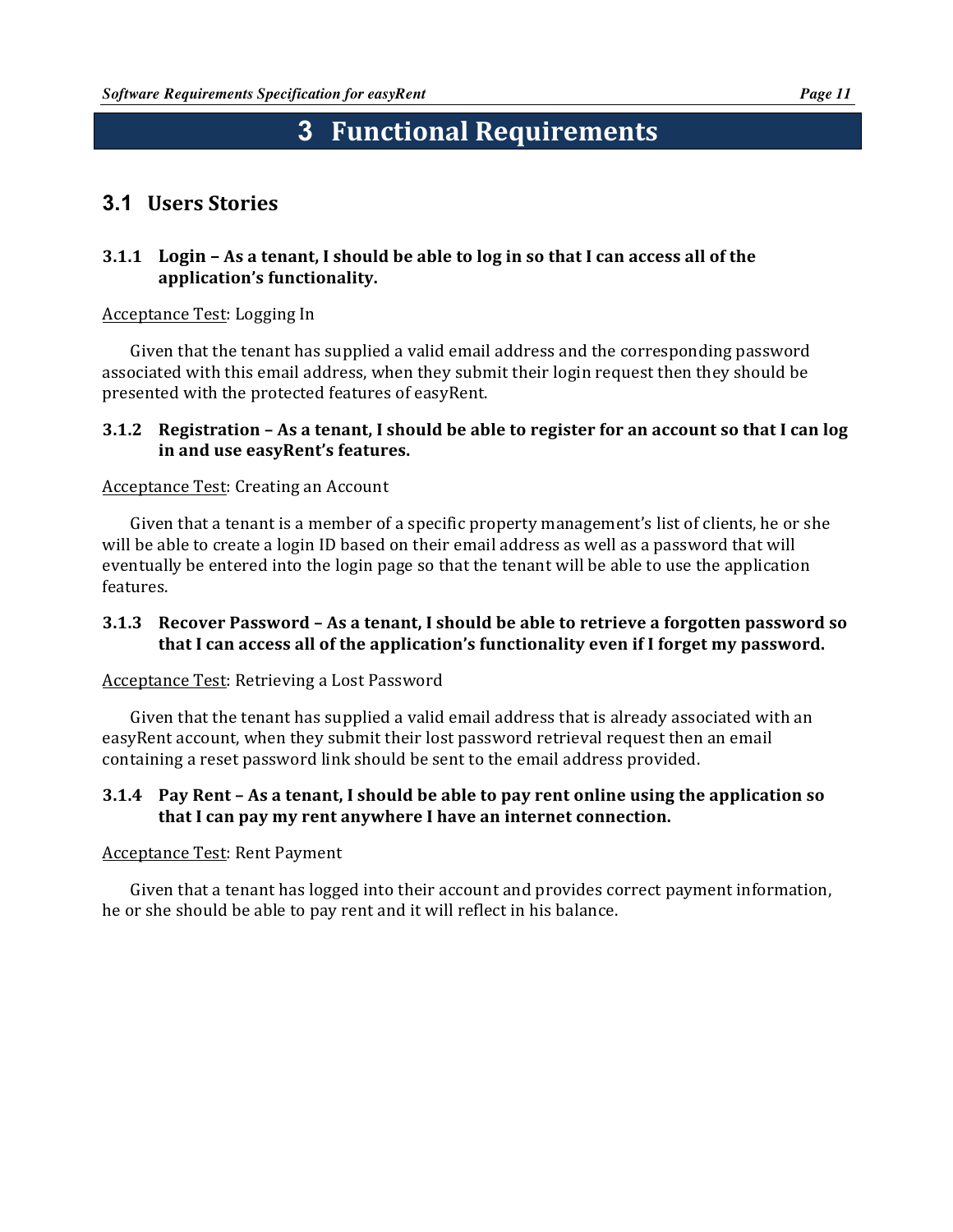#### **3.1.5 Submit Maintenance Request – As a tenant, I should be able to submit maintenance requests** so that the maintenance issue can be processed and handled quickly and **efficiently.**

**Acceptance Test: Submitting Maintenance Requests** 

Given that a tenant has logged into their account, when they submit a maintenance request then they should see it appear in their activity log and be notified about its progress according to their saved notification preferences.

#### **3.1.6** Receipts - As a tenant, I should be able to get a confirmation number after making a **rent payment so that I know that my money has been sent and received by the property management.**

#### Acceptance Test: Payment Receipt

Given that a tenant is already logged in and has submitted a rent payment, the system should verify that the tenant's funds have been transferred using a confirmation number.

#### **3.1.7** Payment History – As a tenant, I should be able to view my payment history so I can **see all of the payments I have made.**

#### Acceptance Test: Viewing Payment History

Given that a tenant has logged onto his account and actually has a payment history, a history of his transactions should be made viewable.

#### **3.1.8** Maintenance Log – As a tenant, I should be able to view a log of my previous **maintenance requests so I can see what Maintenance work has been done and when it was done.**

#### Acceptance Test: Viewing Maintenance Log

Given that a tenant is already logged in and has maintenance requests already made for the tenant's unit, a log of maintenance work should be viewable with various details of the work such as date and type of maintenance.

#### **3.1.9** Reminders – As a tenant, I should be able to receive rent reminders via a text **message so that I can easily pay rent on time**

#### Acceptance Test: Rent Reminder

If a tenant has forgotten to mark his or her calendars with a reminder to pay rent on a specific day, the application will automatically send a text message reminder to the tenant stating that his or her rent is due.